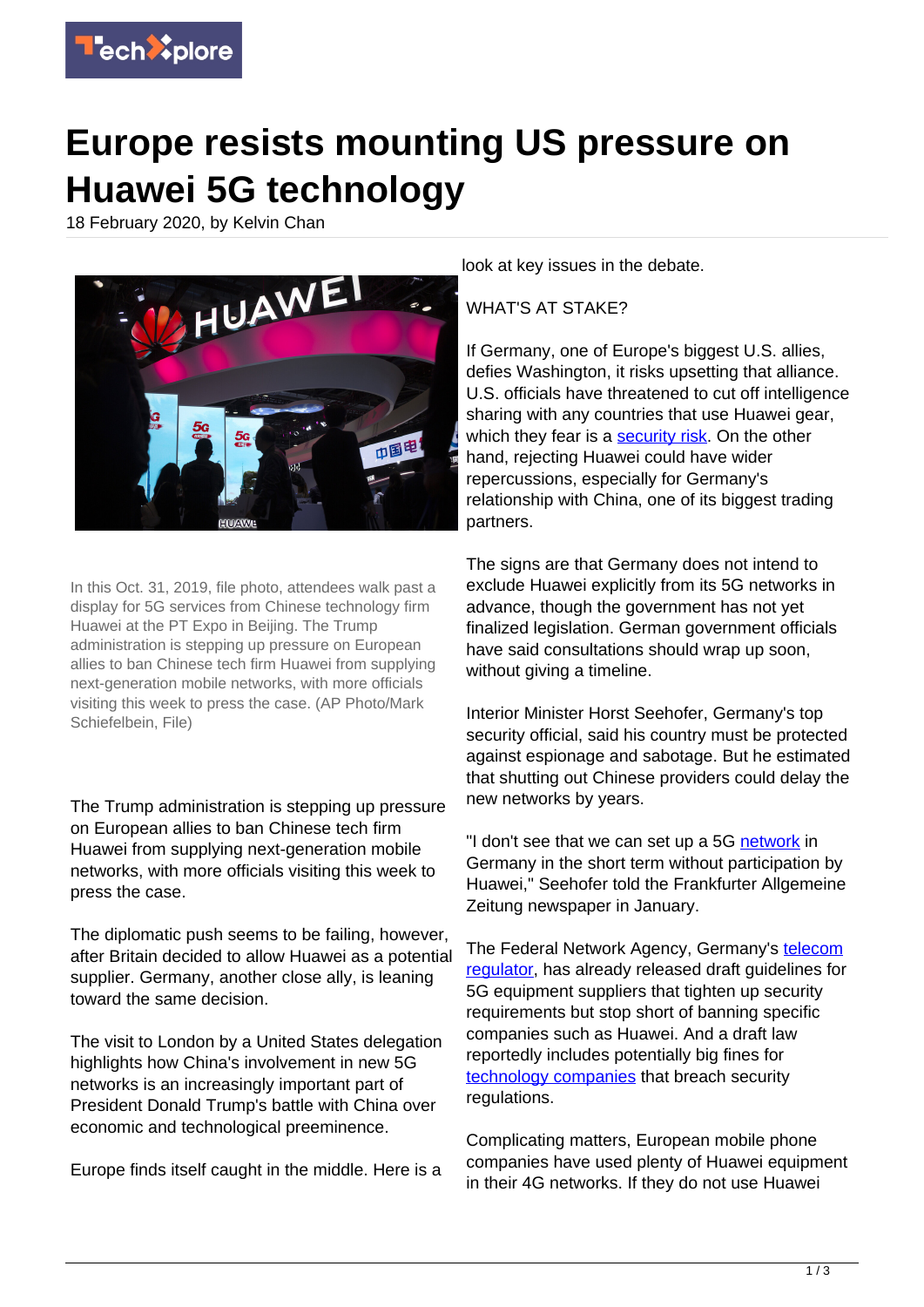

equipment for the initial 5G rollout, which will run on bipartisan effort after U.S. House Speaker Nancy 4G gear, it could result in higher costs and delays.

#### WHAT IS 5G?

Fifth-generation cellular networks are expected to usher in a wave of technological transformation. For a start, 5G promises superfast download speeds for smartphone users. But it will be more than that—5G sensors will be embedded into countless new connected devices such as thermostats and medical sensors. It also will be used for self-driving vehicles, "smart" factories and in critical infrastructure like power grids, presenting unprecedented new security challenges.

## WHAT IS THE U.S. POSITION?

For more than a year, the U.S. has campaigned against Huawei over fears that China's communist leaders can use the [company](https://techxplore.com/tags/company/) to tap into communications running through the networking equipment it sells globally.

The American message was initially met with skepticism and now increasingly appears to be falling on deaf ears. That's forcing Washington to change up its strategy, but the result has been incoherent.

Attorney General William Barr suggested earlier this month that to thwart Huawei, the U.S. government should consider taking a " controlling stake " in Nokia and Ericsson either directly or through a consortium of U.S. companies and private investors. But other officials, including Vice President Mike Pence, quickly walked back that idea, saying "private enterprise" is the way to go.

U.S. Defense Secretary Mark Esper suggested other ways the government could be involved.

"We are encouraging allied and U.S. tech companies to develop alternative 5G solutions, and we are working alongside them to test these technologies at our [military bases](https://techxplore.com/tags/military+bases/) as we speak," Esper said Saturday at the Munich Security Conference.

The anti-Huawei campaign expanded into a

Pelosi, a Democrat, joined in during visits to Brussels and Munich, when she compared allowing Huawei into a network to having "the Chinese state police right in your pocket."

Last week, U.S. authorities added new criminal charges against Huawei, accusing the company of a brazen scheme to steal trade secrets from competitors in America. That's on top of a separate federal case with similar allegations against Huawei and senior executive Meng Wanzhou, who was arrested in Vancouver, British Columbia, but has yet to be extradited to the U.S.

### WHAT KIND OF COMPANY IS HUAWEI AND HOW DOES IT RESPOND?

Huawei is the world's No. 1 provider of telecom infrastructure gear—antennas, base stations and other plumbing on which cellular networks run.

Mobile phone companies like Huawei because it has a reputation for cheap, quality equipment. It has few rivals, namely Finland's Nokia and Sweden's Ericsson, a point European officials use to rebuff the U.S.

The Chinese company has consistently denied allegations that it could facilitate spying and insists there has never been any proof that it's behind security breaches. Huawei's chief cybersecurity officer has said that the company is just a vendor providing equipment and that mobile phone companies are the ones that operate the networks.

#### WHAT HAS THE U.K. DONE?

Britain last month gave Huawei limited access to its 5G networks, in what was seen as a snub to the U.S. The British government said it would let Huawei provide 35 percent of a wireless carrier's "radio access network" of antennas and base stations, but it would not allow "high risk vendors" into the sensitive "core"—the servers that act as a network's control center.

Trump administration officials indicated disappointment at Britain's decision to find a middle way. A U.S. delegation led by Trump's acting chief